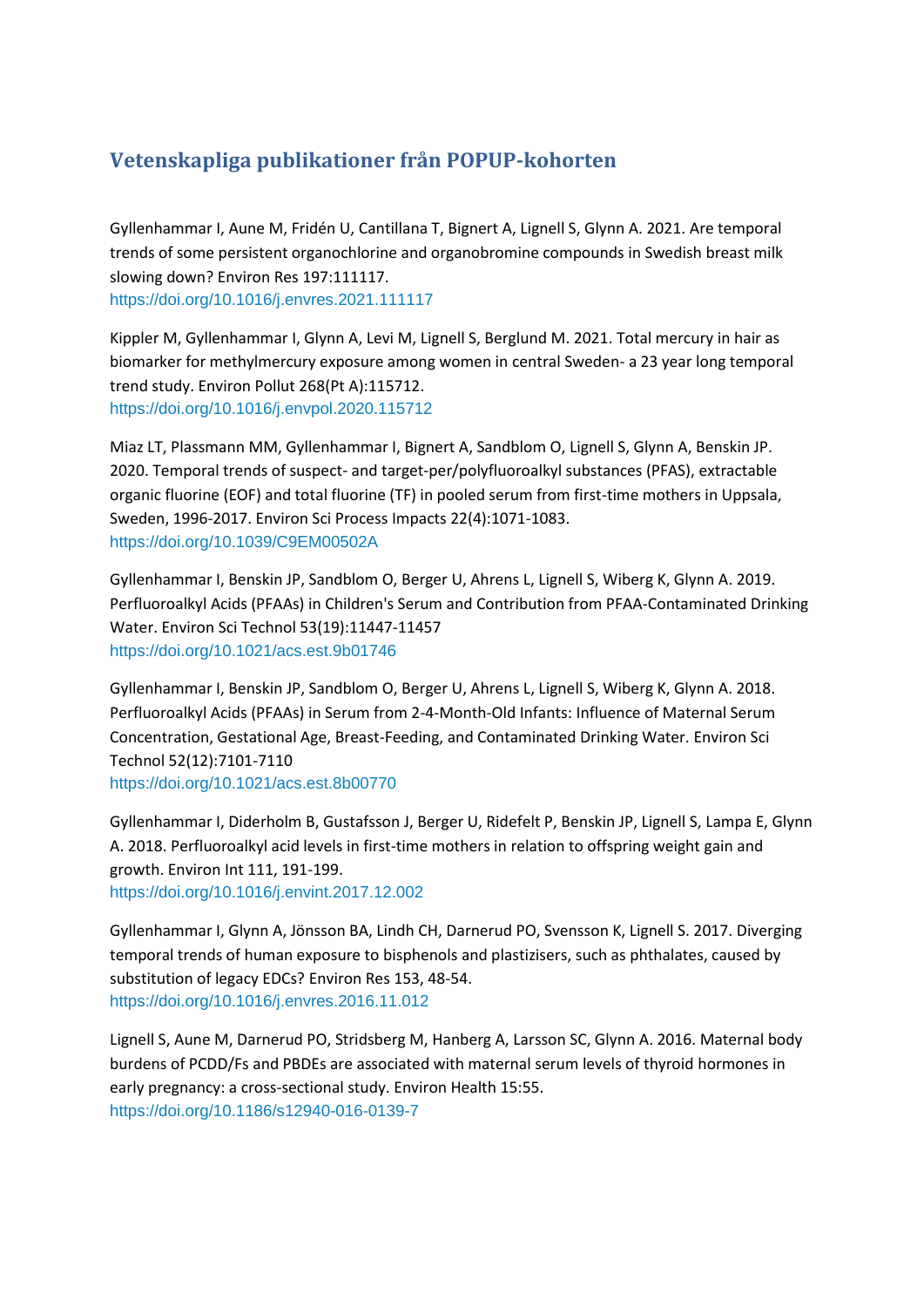Weiss J, Lignell S, Darnerud PO, Kotova N. 2016. Human biomonitoring of environmental contaminants – examples offering tools towards safe food in Sweden. Eur J Nutr Food Safety 6, 132- 147.

https://doi.org/10.9734/EJNFS/2016/20212

Sahlström LM, Sellström U, de Wit CA, Lignell S, Darnerud PO. 2015. Estimated intakes of brominated flame retardants via diet and dust compared to internal concentrations in a Swedish mother-toddler cohort. Int J Hyg Environ Health 218(4), 422-432. <https://doi.org/10.1016/j.ijheh.2015.03.011>

Gebbink WA, Glynn A, Berger U. 2015. Temporal changes (1997-2012) of perfluoroalkyl acids and selected precursors (including isomers) in Swedish human serum. Environ Pollut 199, 166-173. <https://doi.org/10.1016/j.ijheh.2015.03.011>

Gyllenhammar I, Berger U, Sundström M, McCleaf P, Eurén K, Eriksson S, Ahlgren S, Lignell S, Aune M, Kotova N, Glynn A. 2015. Influence of contaminated drinking water on perfluoroalkyl acid levels in human serum-A case study from Uppsala, Sweden. Environ Res 140, 673-683. <https://doi.org/10.1016/j.envres.2015.05.019>

Darnerud PO, Lignell S, Aune M, Isaksson M, Cantillana T2, Redeby J, Glynn A. 2015. Time trends of polybrominated diphenylether (PBDE) congeners in serum of Swedish mothers and comparisons to breast milk data. Environ Res 138, 352-360. <https://doi.org/10.1016/j.envres.2015.02.031>

Liu Y, Pereira AS, Beeson S, Vestergren R, Berger U, Olsen GW, Glynn A, Martin JW. 2015. Temporal trends of perfluorooctanesulfonate isomer and enantiomer patterns in archived Swedish and American serum samples. Environ Int 75, 215-222. <https://doi.org/10.1016/j.envint.2014.11.014>

Sahlström LM, Sellström U, de Wit CA, Lignell S, Darnerud PO. 2015. Feasibility study of feces for noninvasive biomonitoring of brominated flame retardants in toddlers. Environ Sci Technol 49(1), 606-615.

<https://doi.org/10.1021/es504708c>

Lignell S. 2014. Persistent organic pollutants in Swedish first-time mothers and effects on infant health. Doktorsavhandling från Karolinska institutet. <http://publications.ki.se/xmlui/handle/10616/41748>

Sahlström LM, Sellström U, de Wit CA, Lignell S, Darnerud PO. 2014. Brominated flame retardants in matched serum samples from Swedish first-time mothers and their toddlers. Environ Sci Technol 48(13), 7584-7592.

<https://doi.org/10.1021/es501139d>

Gyllenhammar I, Tröger R, Glynn A, Rosén J, Hellenäs KE, Lignell S. 2014. Serum levels of unconjugated bisphenol A are below 0.2ng/ml in Swedish nursing women when contamination is minimized. Environ Int 64:56-60.

<https://doi.org/10.1016/j.envint.2013.12.003>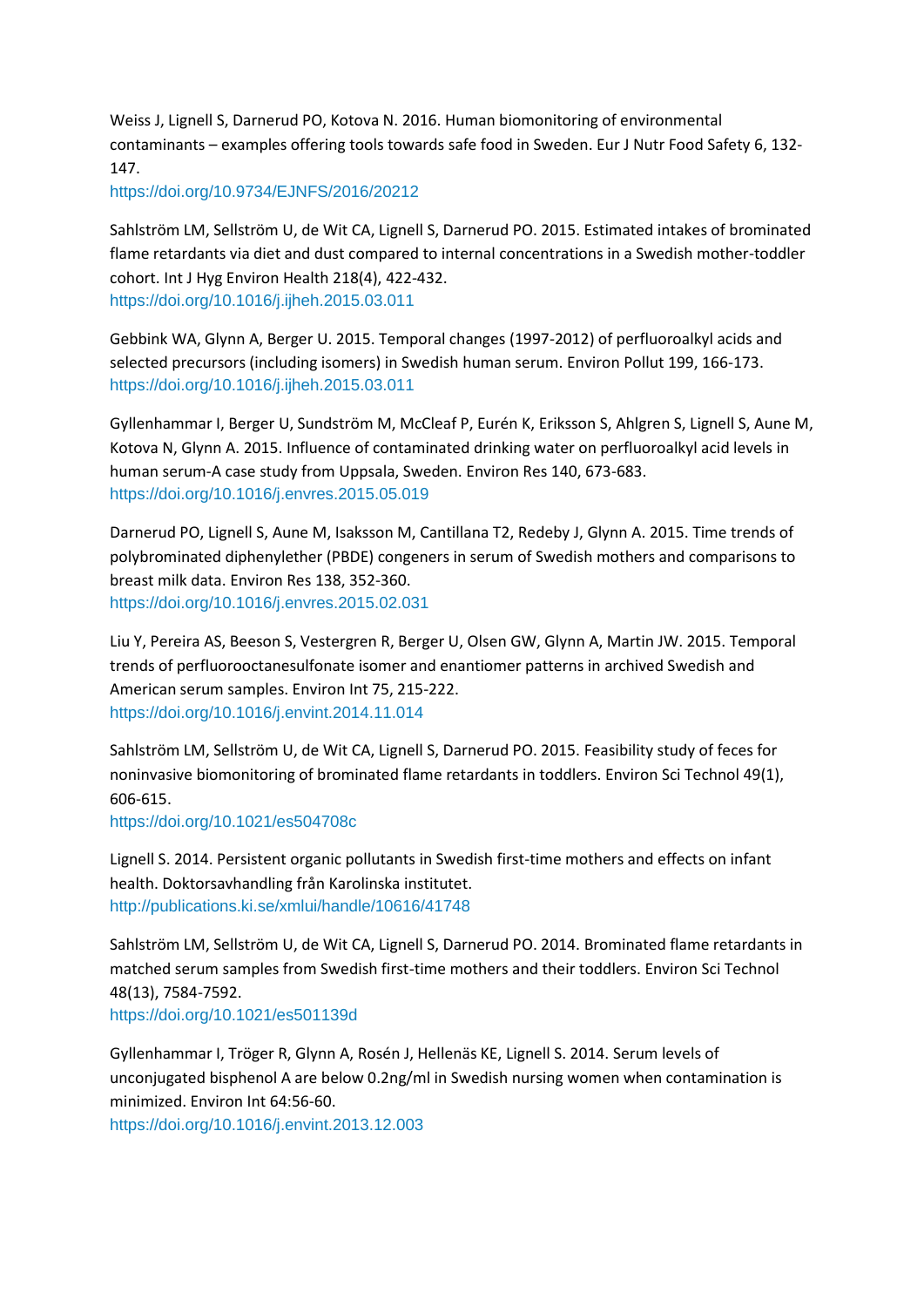Verner MA, McDoughall R, Glynn A, Andersen ME, Clewell HJ, Longnecker MP. 2013. Is the relationship between prenatal exposure to PCB-153 and decreased birth weight attributed to pharmacokinetics? Environ Health Perspect, 121, 1219-1224. <https://doi.org/10.1289/ehp.1206457>

Lignell S, Aune M, Darnerud PO, Hanberg A, Larsson SC, Glynn A. 2013. Prenatal exposure to polychlorinated biphenyls (PCBs) and polybrominated diphenyl ethers (PBDEs) may influence birth weight among infants in a Swedish cohort with background exposure: a cross-sectional study. Environ Health 12:44.

<https://doi.org/10.1186/1476-069x-12-44>

Ljung Björklund K, Vahter M, Palm B, Grandér M, Lignell S, Berglund M. 2012. Metals and trace element concentrations in breast milk of first time healthy mothers: a biological monitoring study. Environ Health 11, 92.

<https://doi.org/10.1186/1476-069x-11-92>

Gyllenhammar I, Glynn A, Darnerud PO, Lignell S, van Delft R, Aune M. 2012. 4-Nonylphenol and bisphenol A in Swedish food and exposure in Swedish nursing women. Environ Int 43, 21-28. <https://doi.org/10.1016/j.envint.2012.02.010>

Glynn A, Berger U, Bignert A, Ullah S, Aune M, Lignell S, Darnerud PO. 2012. Perfluorinated alkyl acids in blood serum from primiparous women in Sweden: serial sampling during pregnancy and nursing, and temporal trends 1996-2010. Environ Sci Technol 46(16), 9071-9079. <https://doi.org/10.1021/es301168c>

Björklund JA, Sellström U, de Wit CA, Aune M, Lignell S, Darnerud PO. 2012. Comparisons of polybrominated diphenyl ether and hexabromocyclododecane concentrations in dust collected with two sampling methods and matched breast milk samples. Indoor Air 22(4), 279-288. <https://doi.org/10.1111/j.1600-0668.2011.00765.x>

Lignell S, Aune M, Darnerud PO, Soeria-Atmadja D, Hanberg A, Larsson S, Glynn A. 2011. Large variation in breast milk levels of organohalogenated compounds is dependent on mother's age, changes in body composition and exposures early in life. J Environ Monit 13, 1607-1616. <https://doi.org/10.1039/c1em10151j>

Glynn A, Larsdotter M, Aune M, Darnerud PO, Bjerselius R, Bergman A. 2011. Changes in serum concentrations of polychlorinated biphenyls (PCBs), hydroxylated PCB metabolites and pentachlorophenol during pregnancy. Chemosphere 83, 144-151. <https://doi.org/10.1016/j.chemosphere.2010.12.050>

Glynn A, Lignell S, Aune M, Darnerud PO, Törnkvist A. 2011. Temporal trends of organohalogen compounds in mother´s milk from Sweden. In: Loganathan BG and Lam PKS, editors. Global contamination trends of persistent organic chemicals. CRC Press. p. 355-380.

Glynn A, Lignell S, Darnerud PO, Aune M, Halldin Ankarberg E, Bergdahl IA, Barregård L, Bensryd I. 2011. Regional differences in levels of chlorinated and brominated pollutants in mother's milk from primiparous women in Sweden. Environ Int 37(1), 71-79. <https://doi.org/10.1016/j.envint.2010.07.003>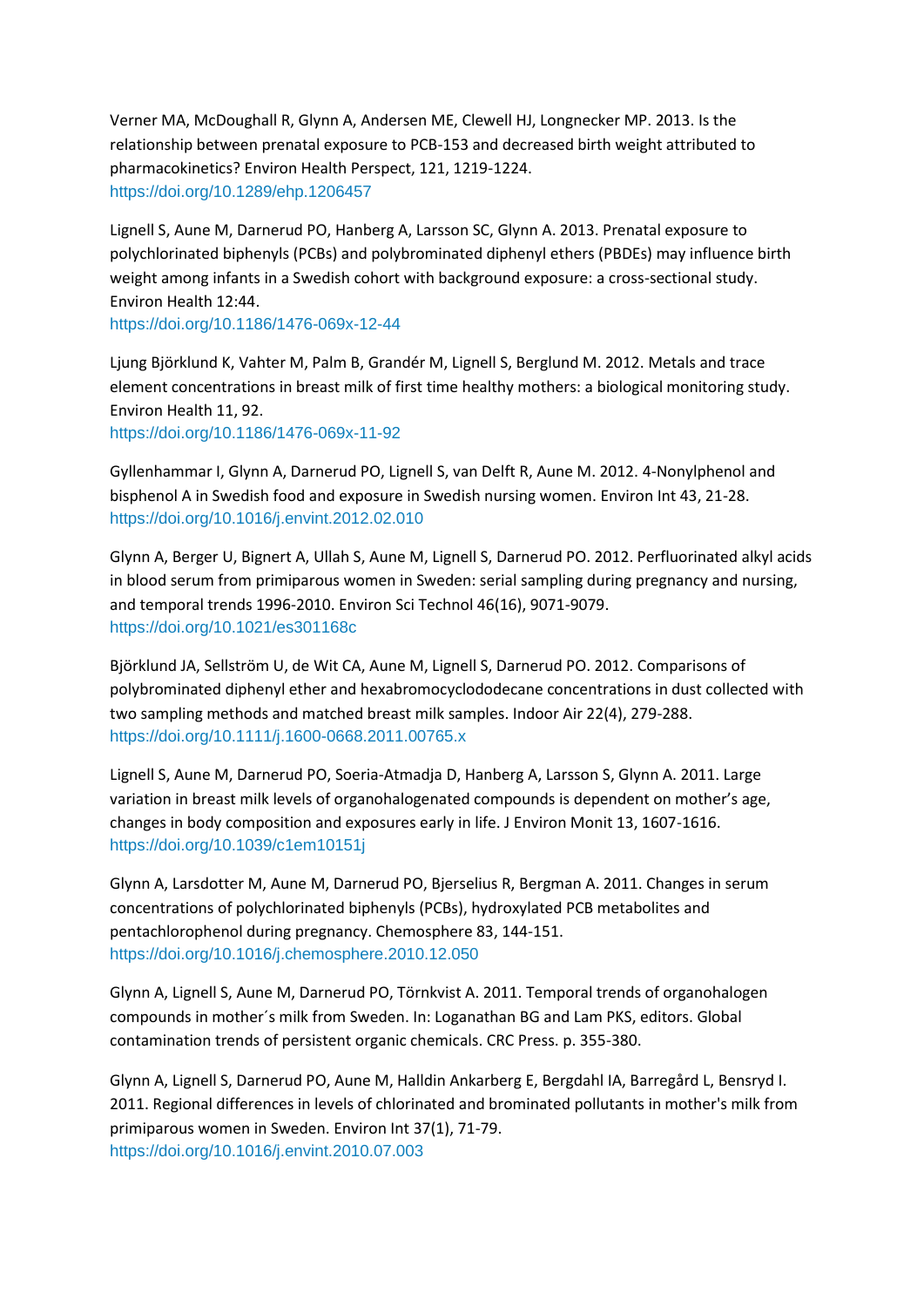Darnerud PO, Lignell S, Glynn A, Aune M, Törnkvist A, Stridsberg M. 2010. POP levels in breast milk and maternal serum and thyroid hormone levels in mother-child pairs from Uppsala, Sweden. Environ Int 36, 180-187. <https://doi.org/10.1016/j.envint.2009.11.001>

Bergkvist C, Lignell S, Sand S, Aune M, Persson M, Håkansson H, Berglund M. 2010. A probabilistic approach for estimating infant exposure to environmental pollutants in human breast milk. J Environ Monit 12(5): 1029-1036.

<https://doi.org/10.1039/b914504d>

Lignell S, Aune M, Darnerud PO, Cnattingius S, Glynn A. 2009. Persistent organochlorine and organobromine compounds on mother´s milk from Sweden 1996-2006: Compound-specific temporal trends. Environ Res, 109, 760-767. <https://doi.org/10.1016/j.envres.2009.04.011>

Glynn A, Thuvander A, Aune M, Johannisson A, Darnerud PO, Ronquist G, Cnattingius S. 2008. Immune cell counts and risks of respiratory infections among infants exposed pre- and postnatally to organochlorine compounds: a prospective study. Environ Health, 7:62. <https://doi.org/10.1186/1476-069x-7-62>

Lignell S, Darnerud PO, Aune M, Cnattingius S, Hajslova J, Setkova J, Glynn A. 2008. Temporal trends of synthetic musk compounds in mother's milk and associations with personal use of perfumed products. Environ Sci Technol 42(17):6743-6748. <https://doi.org/10.1021/es800626n>

Kärrman A, Ericson I, van Bavel B, Darnerud PO, Aune M, Glynn A, Lignell S, Lindström G. 2007. Exposure of perfluorinated chemicals through lactation: levels of matched human milk and serum and a temporal trend, 1996-2004, in Sweden. Environ Health Perspect 115, 226-230. <https://doi.org/10.1289/ehp.9491>

Glynn A, Aune M, Darnerud PO, Cnattingius, S, Bjerselius R, Becker W, Lignell S. 2007. Determinants of serum concentrations of organochlorine compounds in Swedish pregnant women: across sectional study. Environmental Health 6, 1-14. <https://doi.org/10.1186/1476-069x-6-2>

Lind Y, Darnerud PO, Atuma S, Aune M, Becker W, Bjerselius R, Cnattingius S, Glynn A. 2003. Polybrominated diphenyl ethers in breast milk from Uppsala County, Sweden. Environ Res 93, 186- 194.

[https://doi.org/10.1016/s0013-9351\(03\)00049-5](https://doi.org/10.1016/s0013-9351(03)00049-5)

Ask Björnberg K, Vahter M, Petersson-Grawé K, Glynn A, Cnattingius S, Darnerud PO, Atuma S, Aune M, Becker W, Berglund M. 2003. Methylmercury and inorganic mercury in Swedish pregnant women and in cord blood: influence of fish consumption. Environ Health Perpect 111, 637-641. <https://doi.org/10.1289/ehp.111-1241457>

Atuma SS, Aune M, Darnerud PO, Cnattingius S, Wernroth ML, Wicklund-Glynn A. 2001. Polybrominated diphenyl ethers (PBDEs) in human milk from Sweden. In: Lipnick RL, Jansson B, Mackay D, Petreas M, editors. Persistent, bioaccumulative and toxic chemicals. 2. Assessment and new chemicals. Washington, DC. American Chemical Society. ACS Symposium Series 773. p. 235-242.